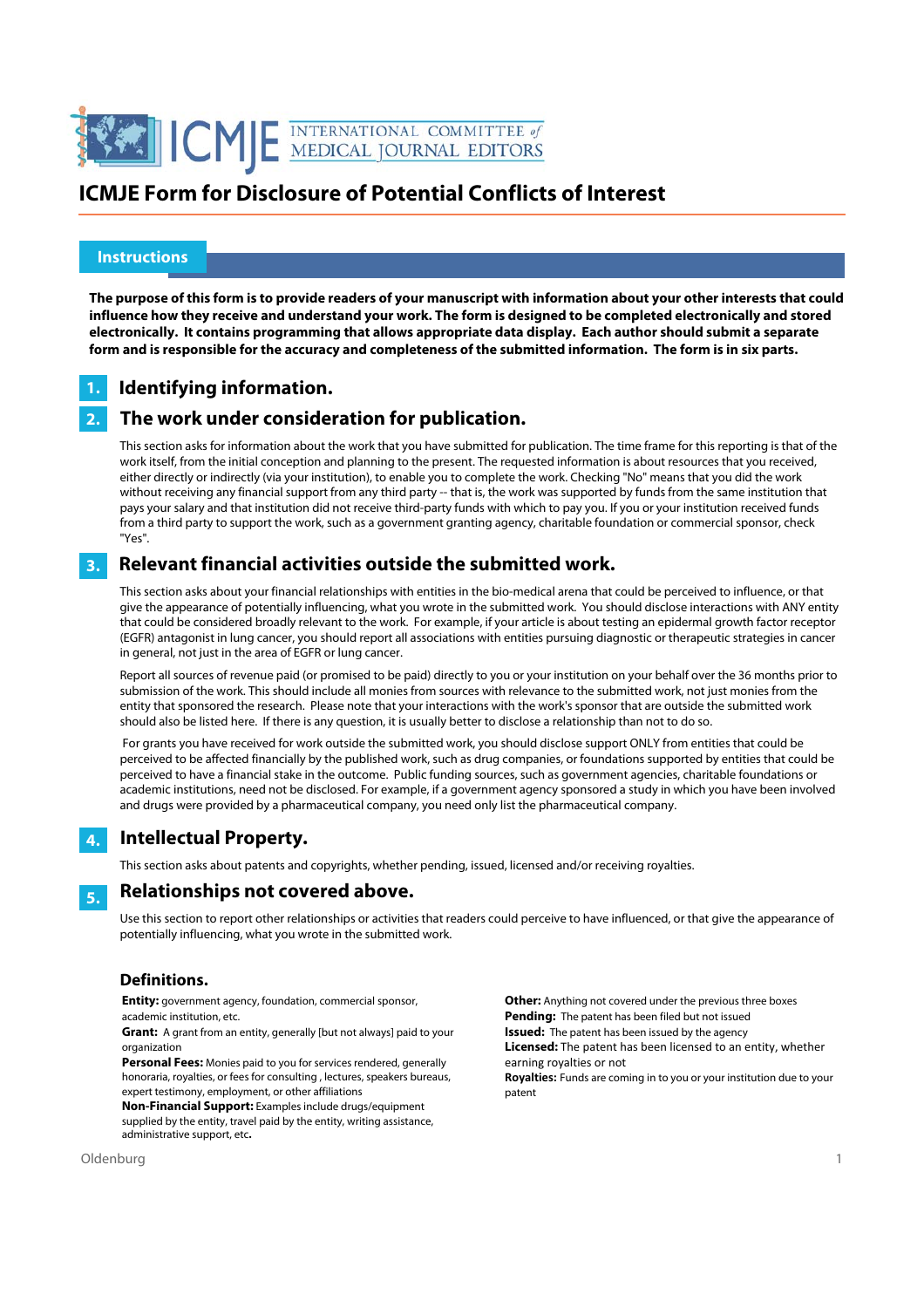

| <b>Section 1.</b>                      | <b>Identifying Information</b>                      |                                                                             |                        |                                                                                                                        |                                                                                                                                                      |
|----------------------------------------|-----------------------------------------------------|-----------------------------------------------------------------------------|------------------------|------------------------------------------------------------------------------------------------------------------------|------------------------------------------------------------------------------------------------------------------------------------------------------|
| 1. Given Name (First Name)<br>Johannes |                                                     | Oldenburg                                                                   | 2. Surname (Last Name) |                                                                                                                        | 3. Date<br>14-October-2014                                                                                                                           |
| 4. Are you the corresponding author?   |                                                     | $\mathbf{v}$ No<br>Corresponding Author's Name<br>Yes<br>S Lacroix-Desmazes |                        |                                                                                                                        |                                                                                                                                                      |
| 5. Manuscript Title<br>immunogenicity  |                                                     |                                                                             |                        | Alloantibodies to therapeutic factor VIII in hemophilia A: The role of von Willebrand factor in regulating factor VIII |                                                                                                                                                      |
| HAEMATOL/2014/112821                   | 6. Manuscript Identifying Number (if you know it)   |                                                                             |                        |                                                                                                                        |                                                                                                                                                      |
| <b>Section 2.</b>                      | <b>The Work Under Consideration for Publication</b> |                                                                             |                        |                                                                                                                        |                                                                                                                                                      |
|                                        |                                                     |                                                                             |                        |                                                                                                                        | Did you or your institution <b>at any time</b> receive payment or services from a third party (government, commercial, private foundation, etc.) for |

Did you or your institution **at any time** receive payment or services from a third party (government, commercial, private foundation, etc.) for any aspect of the submitted work (including but not limited to grants, data monitoring board, study design, manuscript preparation, statistical analysis, etc.)?

Are there any relevant conflicts of interest?  $\boxed{\mathbf{v}}$  Yes  $\boxed{\phantom{0}}$  No

If yes, please fill out the appropriate information below. If you have more than one entity press the "ADD" button to add a row. Excess rows can be removed by pressing the "X" button.

| Name of Institution/Company | Fees <sup>:</sup> | Grant? Personal Non-Financial Other?<br>Support: | <b>Comments</b>                            |  |
|-----------------------------|-------------------|--------------------------------------------------|--------------------------------------------|--|
| <b>Biotest</b>              |                   |                                                  | unrestricted support of medical<br>writing |  |

## **Relevant financial activities outside the submitted work. Section 3. Propendition 3. Propendity**

Place a check in the appropriate boxes in the table to indicate whether you have financial relationships (regardless of amount of compensation) with entities as described in the instructions. Use one line for each entity; add as many lines as you need by clicking the "Add +" box. You should report relationships that were **present during the 36 months prior to publication**.

Are there any relevant conflicts of interest?  $\boxed{\mathbf{v}}$  Yes  $\boxed{\phantom{0}}$  No

If yes, please fill out the appropriate information below.

| <b>Name of Entity</b> | <b>Fees</b> | Grant? Personal Non-Financial<br>Support: | $ $ Other $\theta$ | <b>Comments</b>                                      |  |
|-----------------------|-------------|-------------------------------------------|--------------------|------------------------------------------------------|--|
| Baxter                |             |                                           | ں                  | Advisory Boards, Congress travel,<br>speaker honorar |  |
| Bayer                 |             |                                           | V                  | Advisory Boards, Congress travel,<br>speaker honorar |  |

Oldenburg 2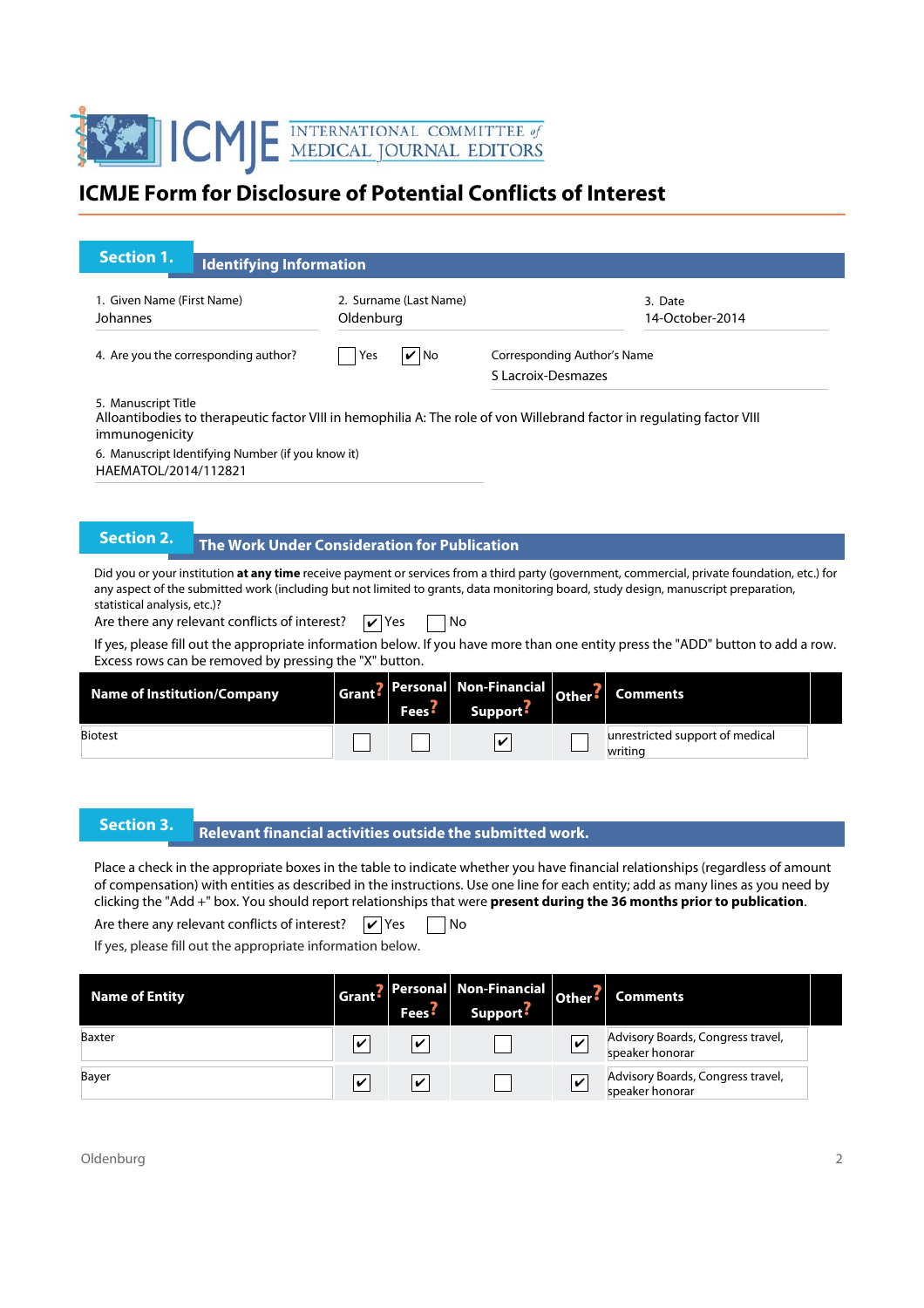

| <b>Name of Entity</b>    | Grant:                      | <b>Fees</b> : | Personal Non-Financial<br>Support <sup>:</sup> | Other:                      | <b>Comments</b>                                      |  |
|--------------------------|-----------------------------|---------------|------------------------------------------------|-----------------------------|------------------------------------------------------|--|
| Biogen Idec              |                             | $\mathbf v$   |                                                | $\checkmark$                | Advisory Boards, Congress travel,<br>speaker honorar |  |
| <b>Biotest</b>           | $\vert\bm{\mathsf{v}}\vert$ | V             |                                                | $\vert\bm{\mathsf{v}}\vert$ | Advisory Boards, Congress travel,<br>speaker honorar |  |
| <b>CSL Behring</b>       | $\boldsymbol{v}$            | V             |                                                | $\overline{\mathbf{v}}$     | Advisory Boards, Congress travel,<br>speaker honorar |  |
| Grifols                  | $ \boldsymbol{v} $          | $\checkmark$  |                                                | $\mathbf v$                 | Advisory Boards, Congress travel,<br>speaker honorar |  |
| Novo Nordisk             | $ \boldsymbol{v} $          | V             |                                                | $ \boldsymbol{v} $          | Advisory Boards, Congress travel,<br>speaker honorar |  |
| Octapharma               | $\mathbf v$                 | V             |                                                | $ \bm{\mathsf{v}} $         | Advisory Boards, Congress travel,<br>speaker honorar |  |
| Pfizer                   | $\vert\bm{\mathsf{v}}\vert$ | V             |                                                | $\overline{\mathbf{v}}$     | Advisory Boards, Congress travel,<br>speaker honorar |  |
| Swedish Orphan Biovitrum | V                           |               |                                                | $\mathbf v$                 | Advisory Boards, Congress travel,<br>speaker honorar |  |

## **Intellectual Property -- Patents & Copyrights Section 4.**

Do you have any patents, whether planned, pending or issued, broadly relevant to the work?  $\Box$  Yes  $\Box$  No

## **Section 5. Relationships not covered above**

Are there other relationships or activities that readers could perceive to have influenced, or that give the appearance of potentially influencing, what you wrote in the submitted work?

 $\Box$  Yes, the following relationships/conditions/circumstances are present (explain below):

 $\sqrt{\phantom{a}}$  No other relationships/conditions/circumstances that present a potential conflict of interest

At the time of manuscript acceptance, journals will ask authors to confirm and, if necessary, update their disclosure statements. On occasion, journals may ask authors to disclose further information about reported relationships.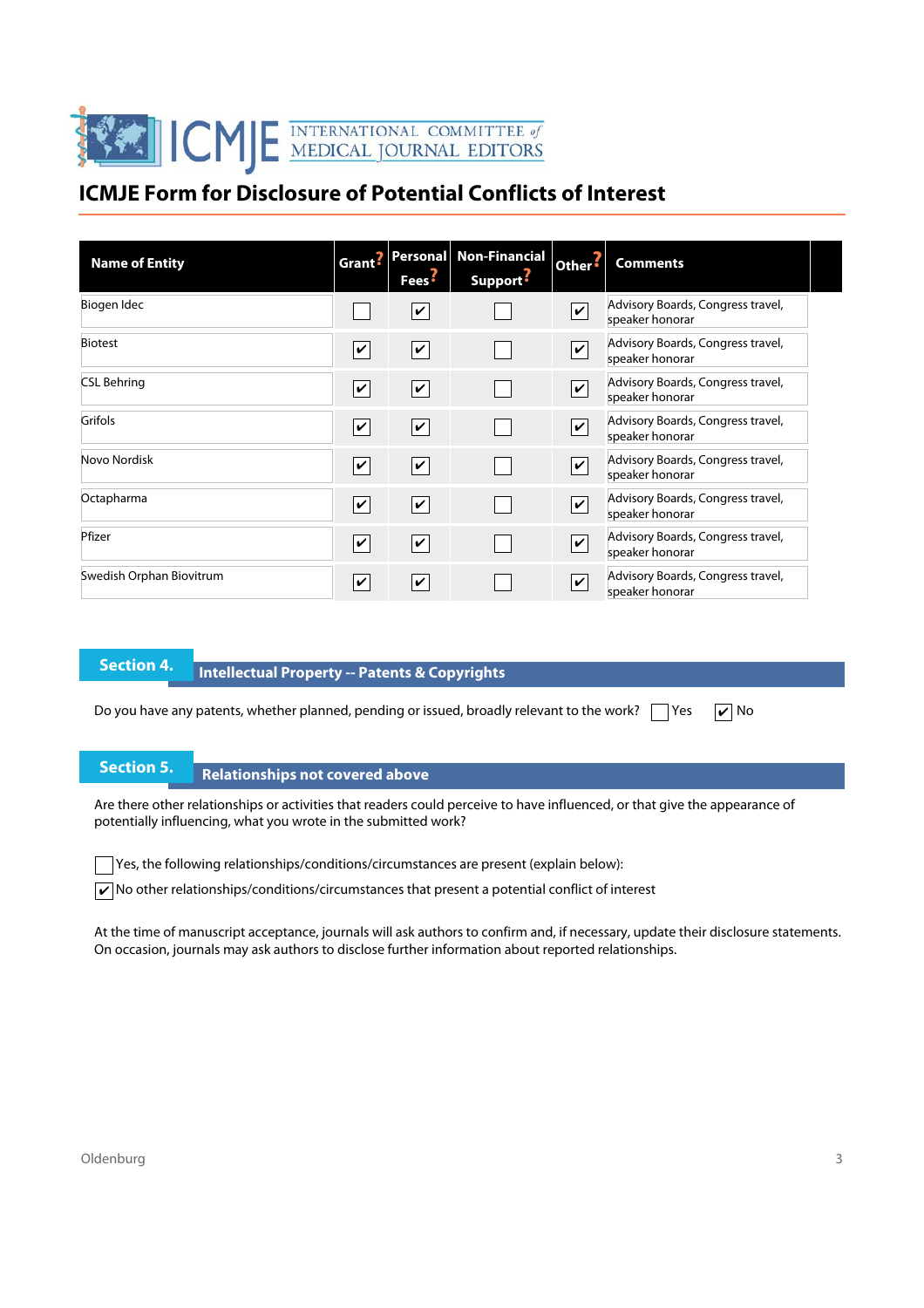

## **Disclosure Statement Section 6.**

Based on the above disclosures, this form will automatically generate a disclosure statement, which will appear in the box below.

Dr. Oldenburg reports non-financial support from Biotest, during the conduct of the study; grants, personal fees and other from Baxter, grants, personal fees and other from Bayer, personal fees and other from Biogen Idec, grants, personal fees and other from Biotest, grants, personal fees and other from CSL Behring, grants, personal fees and other from Grifols, grants, personal fees and other from Novo Nordisk, grants, personal fees and other from Octapharma, grants, personal fees and other from Pfizer, grants, personal fees and other from Swedish Orphan Biovitrum, outside the submitted work; .

**Evaluation and Feedback**

Please visit http://www.icmje.org/cgi-bin/feedback to provide feedback on your experience with completing this form.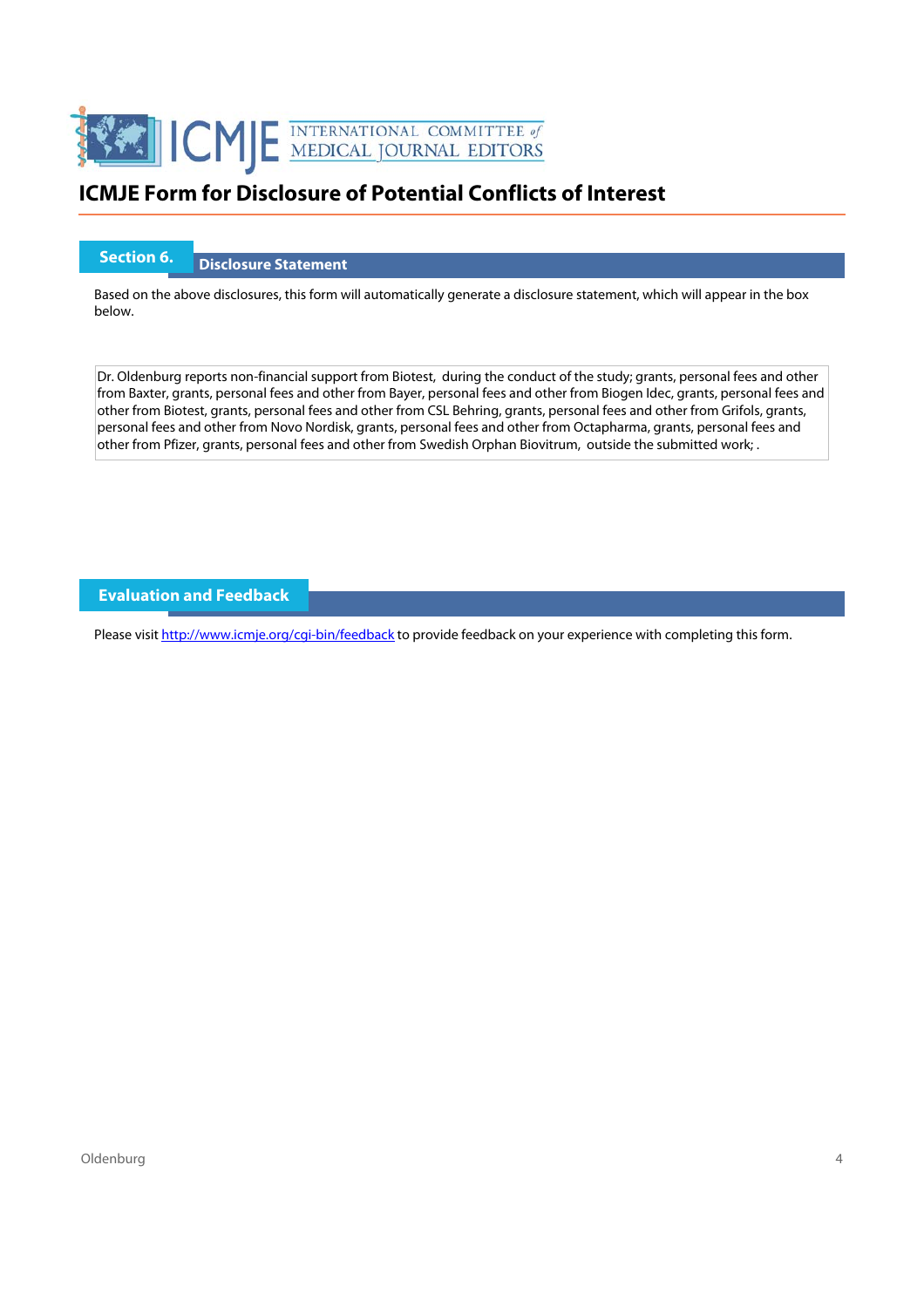

#### **Instructions**

**2.**

**4.**

**5.**

**The purpose of this form is to provide readers of your manuscript with information about your other interests that could influence how they receive and understand your work. The form is designed to be completed electronically and stored electronically. It contains programming that allows appropriate data display. Each author should submit a separate form and is responsible for the accuracy and completeness of the submitted information. The form is in six parts.** 

#### **Identifying information. 1.**

### **The work under consideration for publication.**

This section asks for information about the work that you have submitted for publication. The time frame for this reporting is that of the work itself, from the initial conception and planning to the present. The requested information is about resources that you received, either directly or indirectly (via your institution), to enable you to complete the work. Checking "No" means that you did the work without receiving any financial support from any third party -- that is, the work was supported by funds from the same institution that pays your salary and that institution did not receive third-party funds with which to pay you. If you or your institution received funds from a third party to support the work, such as a government granting agency, charitable foundation or commercial sponsor, check "Yes".

#### **Relevant financial activities outside the submitted work. 3.**

This section asks about your financial relationships with entities in the bio-medical arena that could be perceived to influence, or that give the appearance of potentially influencing, what you wrote in the submitted work. You should disclose interactions with ANY entity that could be considered broadly relevant to the work. For example, if your article is about testing an epidermal growth factor receptor (EGFR) antagonist in lung cancer, you should report all associations with entities pursuing diagnostic or therapeutic strategies in cancer in general, not just in the area of EGFR or lung cancer.

Report all sources of revenue paid (or promised to be paid) directly to you or your institution on your behalf over the 36 months prior to submission of the work. This should include all monies from sources with relevance to the submitted work, not just monies from the entity that sponsored the research. Please note that your interactions with the work's sponsor that are outside the submitted work should also be listed here. If there is any question, it is usually better to disclose a relationship than not to do so.

 For grants you have received for work outside the submitted work, you should disclose support ONLY from entities that could be perceived to be affected financially by the published work, such as drug companies, or foundations supported by entities that could be perceived to have a financial stake in the outcome. Public funding sources, such as government agencies, charitable foundations or academic institutions, need not be disclosed. For example, if a government agency sponsored a study in which you have been involved and drugs were provided by a pharmaceutical company, you need only list the pharmaceutical company.

### **Intellectual Property.**

This section asks about patents and copyrights, whether pending, issued, licensed and/or receiving royalties.

#### **Relationships not covered above.**

Use this section to report other relationships or activities that readers could perceive to have influenced, or that give the appearance of potentially influencing, what you wrote in the submitted work.

#### **Definitions.**

**Entity:** government agency, foundation, commercial sponsor, academic institution, etc.

**Grant:** A grant from an entity, generally [but not always] paid to your organization

**Personal Fees:** Monies paid to you for services rendered, generally honoraria, royalties, or fees for consulting , lectures, speakers bureaus, expert testimony, employment, or other affiliations

**Non-Financial Support:** Examples include drugs/equipment supplied by the entity, travel paid by the entity, writing assistance, administrative support, etc**.**

**Other:** Anything not covered under the previous three boxes **Pending:** The patent has been filed but not issued **Issued:** The patent has been issued by the agency **Licensed:** The patent has been licensed to an entity, whether earning royalties or not **Royalties:** Funds are coming in to you or your institution due to your patent

Lacroix-Desmazes 1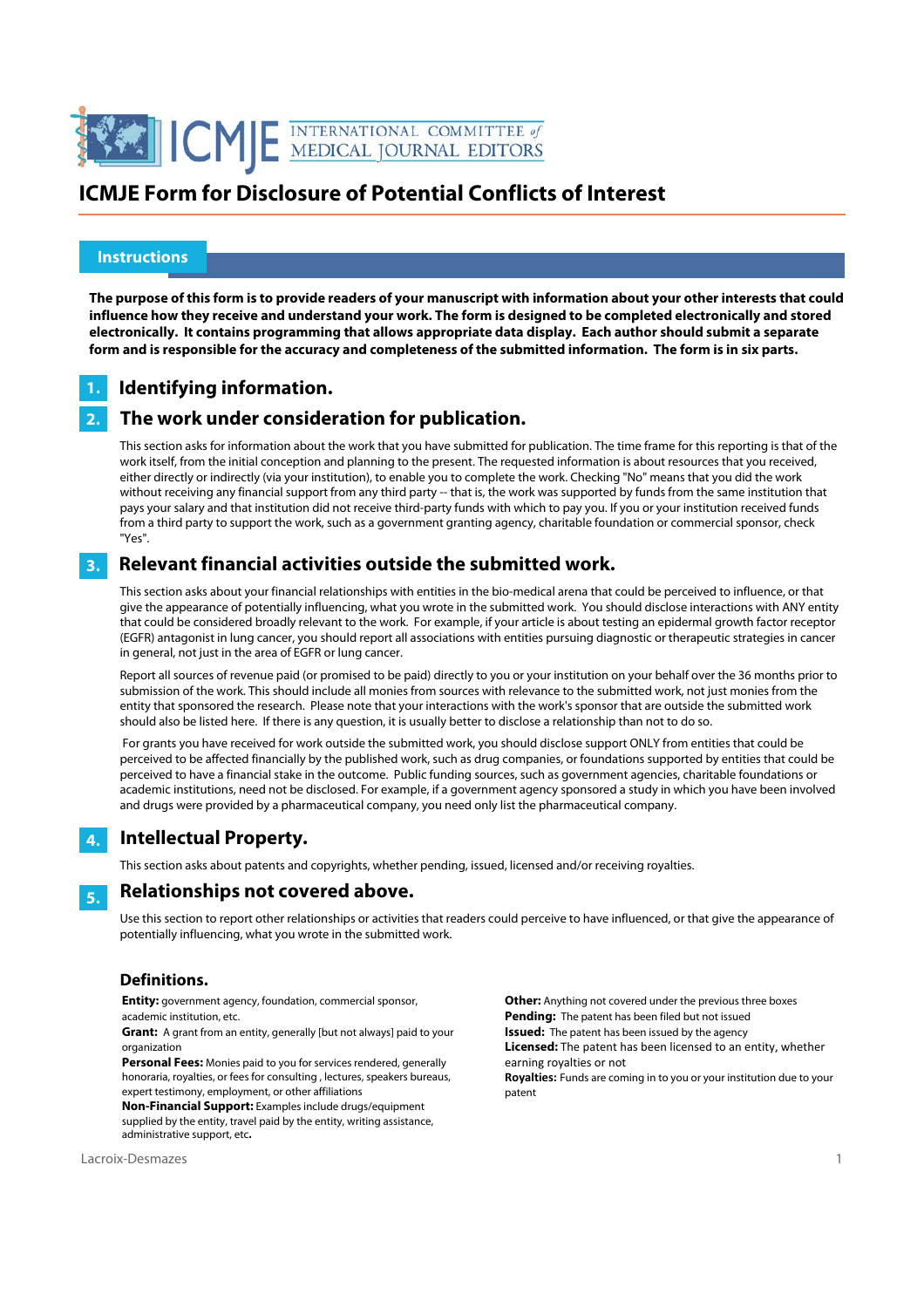

| <b>Section 1.</b><br><b>Identifying Information</b>                                                                                                                                                                                                                                                                                                                                                                                                                                                                                                   |                                                                                                                                                                             |                            |  |  |  |  |  |  |  |
|-------------------------------------------------------------------------------------------------------------------------------------------------------------------------------------------------------------------------------------------------------------------------------------------------------------------------------------------------------------------------------------------------------------------------------------------------------------------------------------------------------------------------------------------------------|-----------------------------------------------------------------------------------------------------------------------------------------------------------------------------|----------------------------|--|--|--|--|--|--|--|
| 1. Given Name (First Name)<br>Sebastien                                                                                                                                                                                                                                                                                                                                                                                                                                                                                                               | 2. Surname (Last Name)<br>Lacroix-Desmazes                                                                                                                                  | 3. Date<br>02-October-2014 |  |  |  |  |  |  |  |
| 4. Are you the corresponding author?                                                                                                                                                                                                                                                                                                                                                                                                                                                                                                                  | V<br>Yes<br>No                                                                                                                                                              |                            |  |  |  |  |  |  |  |
| 5. Manuscript Title<br>immunogenicity<br>HAEMATOL/2014/112821                                                                                                                                                                                                                                                                                                                                                                                                                                                                                         | Alloantibodies to therapeutic factor VIII in hemophilia A: The role of von Willebrand factor in regulating factor VIII<br>6. Manuscript Identifying Number (if you know it) |                            |  |  |  |  |  |  |  |
| <b>Section 2.</b>                                                                                                                                                                                                                                                                                                                                                                                                                                                                                                                                     | The Work Under Consideration for Publication                                                                                                                                |                            |  |  |  |  |  |  |  |
| Did you or your institution at any time receive payment or services from a third party (government, commercial, private foundation, etc.) for<br>any aspect of the submitted work (including but not limited to grants, data monitoring board, study design, manuscript preparation,<br>statistical analysis, etc.)?<br>Are there any relevant conflicts of interest?<br>  No<br>Yes<br>✓                                                                                                                                                             |                                                                                                                                                                             |                            |  |  |  |  |  |  |  |
| <b>Section 3.</b>                                                                                                                                                                                                                                                                                                                                                                                                                                                                                                                                     | Relevant financial activities outside the submitted work.                                                                                                                   |                            |  |  |  |  |  |  |  |
| Place a check in the appropriate boxes in the table to indicate whether you have financial relationships (regardless of amount<br>of compensation) with entities as described in the instructions. Use one line for each entity; add as many lines as you need by<br>clicking the "Add +" box. You should report relationships that were present during the 36 months prior to publication.<br>Are there any relevant conflicts of interest?<br>No<br>Yes<br>$\boldsymbol{\mathcal{U}}$<br>If yes, please fill out the appropriate information below. |                                                                                                                                                                             |                            |  |  |  |  |  |  |  |

| <b>Name of Entity</b>   | Fees <sup>:</sup> | Grant? Personal Non-Financial Other?<br>Support <sup>:</sup> | <b>Comments</b> |  |
|-------------------------|-------------------|--------------------------------------------------------------|-----------------|--|
| Grifols                 |                   |                                                              |                 |  |
| Octapharma              | ✔                 |                                                              |                 |  |
| <b>LFB</b>              | ے ،               |                                                              |                 |  |
| <b>DBV Technologies</b> |                   |                                                              |                 |  |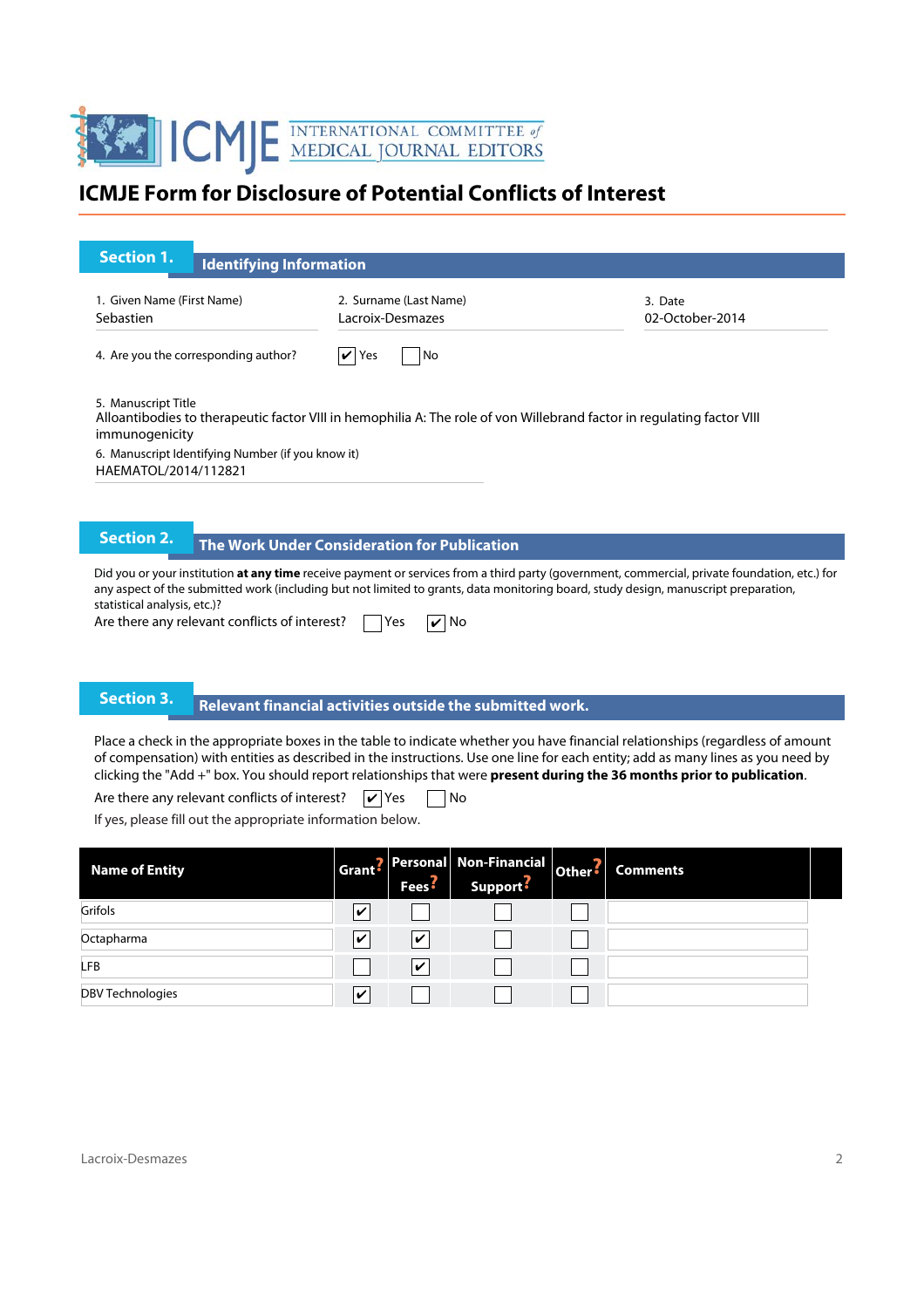

| <b>Section 4.</b>                                                                                                                                                                                                                        |                                                                                                                                                                                              |  |  |  |  |  |
|------------------------------------------------------------------------------------------------------------------------------------------------------------------------------------------------------------------------------------------|----------------------------------------------------------------------------------------------------------------------------------------------------------------------------------------------|--|--|--|--|--|
|                                                                                                                                                                                                                                          | <b>Intellectual Property -- Patents &amp; Copyrights</b>                                                                                                                                     |  |  |  |  |  |
|                                                                                                                                                                                                                                          | Do you have any patents, whether planned, pending or issued, broadly relevant to the work?<br>Yes<br>No<br>V                                                                                 |  |  |  |  |  |
| <b>Section 5.</b>                                                                                                                                                                                                                        | <b>Relationships not covered above</b>                                                                                                                                                       |  |  |  |  |  |
|                                                                                                                                                                                                                                          | Are there other relationships or activities that readers could perceive to have influenced, or that give the appearance of<br>potentially influencing, what you wrote in the submitted work? |  |  |  |  |  |
|                                                                                                                                                                                                                                          | Yes, the following relationships/conditions/circumstances are present (explain below):                                                                                                       |  |  |  |  |  |
| $\vert \mathbf{v} \vert$ No other relationships/conditions/circumstances that present a potential conflict of interest                                                                                                                   |                                                                                                                                                                                              |  |  |  |  |  |
| At the time of manuscript acceptance, journals will ask authors to confirm and, if necessary, update their disclosure statements.<br>On occasion, journals may ask authors to disclose further information about reported relationships. |                                                                                                                                                                                              |  |  |  |  |  |
| <b>Section 6.</b>                                                                                                                                                                                                                        | <b>Disclosure Statement</b>                                                                                                                                                                  |  |  |  |  |  |
| below.                                                                                                                                                                                                                                   | Based on the above disclosures, this form will automatically generate a disclosure statement, which will appear in the box                                                                   |  |  |  |  |  |

Dr. Lacroix-Desmazes has nothing to disclose.

#### **Evaluation and Feedback**

Please visit http://www.icmje.org/cgi-bin/feedback to provide feedback on your experience with completing this form.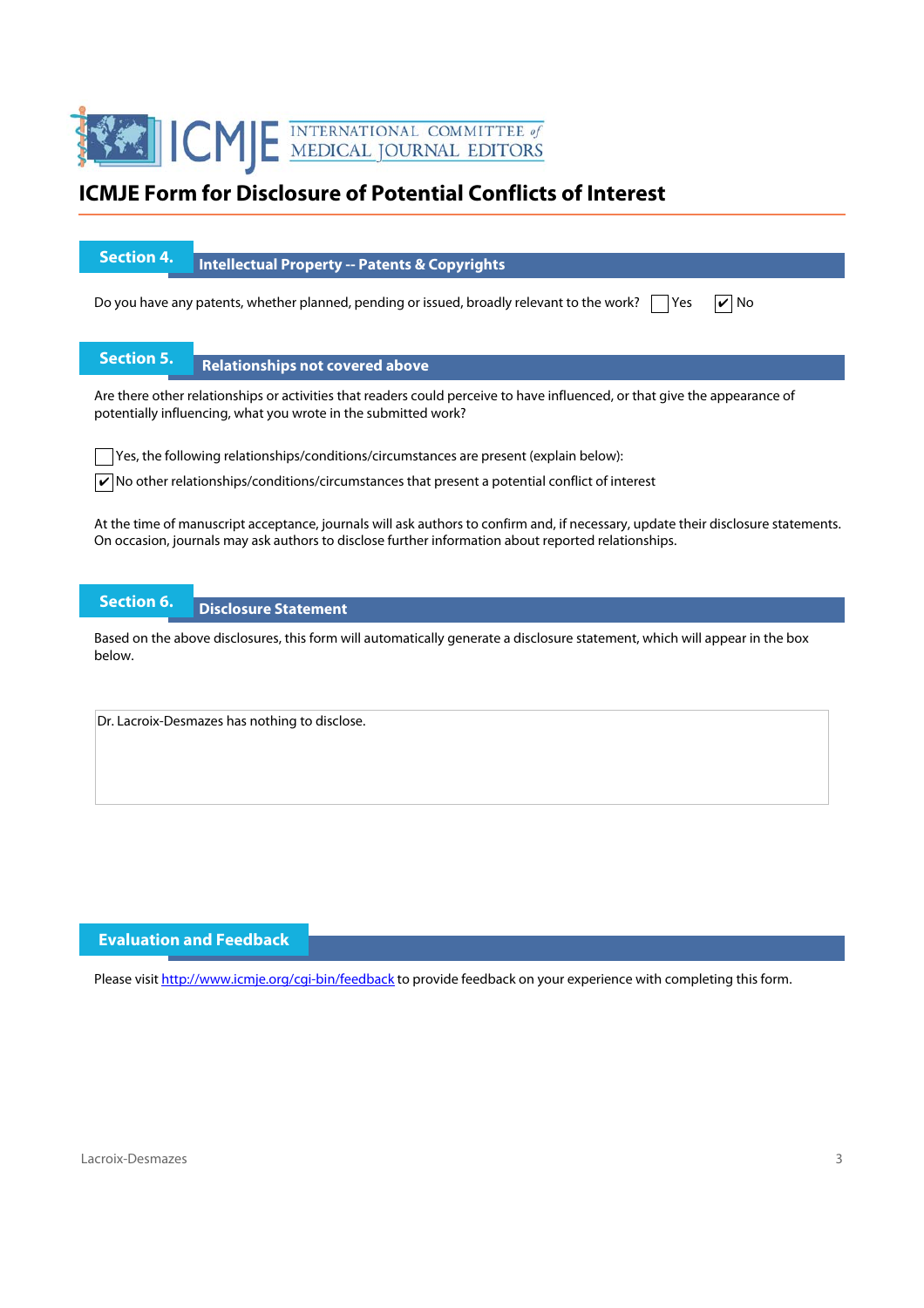

#### **Instructions**

**2.**

**The purpose of this form is to provide readers of your manuscript with information about your other interests that could influence how they receive and understand your work. The form is designed to be completed electronically and stored electronically. It contains programming that allows appropriate data display. Each author should submit a separate form and is responsible for the accuracy and completeness of the submitted information. The form is in six parts.** 

#### **Identifying information. 1.**

### **The work under consideration for publication.**

This section asks for information about the work that you have submitted for publication. The time frame for this reporting is that of the work itself, from the initial conception and planning to the present. The requested information is about resources that you received, either directly or indirectly (via your institution), to enable you to complete the work. Checking "No" means that you did the work without receiving any financial support from any third party -- that is, the work was supported by funds from the same institution that pays your salary and that institution did not receive third-party funds with which to pay you. If you or your institution received funds from a third party to support the work, such as a government granting agency, charitable foundation or commercial sponsor, check "Yes".

#### **Relevant financial activities outside the submitted work. 3.**

This section asks about your financial relationships with entities in the bio-medical arena that could be perceived to influence, or that give the appearance of potentially influencing, what you wrote in the submitted work. You should disclose interactions with ANY entity that could be considered broadly relevant to the work. For example, if your article is about testing an epidermal growth factor receptor (EGFR) antagonist in lung cancer, you should report all associations with entities pursuing diagnostic or therapeutic strategies in cancer in general, not just in the area of EGFR or lung cancer.

Report all sources of revenue paid (or promised to be paid) directly to you or your institution on your behalf over the 36 months prior to submission of the work. This should include all monies from sources with relevance to the submitted work, not just monies from the entity that sponsored the research. Please note that your interactions with the work's sponsor that are outside the submitted work should also be listed here. If there is any question, it is usually better to disclose a relationship than not to do so.

 For grants you have received for work outside the submitted work, you should disclose support ONLY from entities that could be perceived to be affected financially by the published work, such as drug companies, or foundations supported by entities that could be perceived to have a financial stake in the outcome. Public funding sources, such as government agencies, charitable foundations or academic institutions, need not be disclosed. For example, if a government agency sponsored a study in which you have been involved and drugs were provided by a pharmaceutical company, you need only list the pharmaceutical company.

### **Intellectual Property.**

This section asks about patents and copyrights, whether pending, issued, licensed and/or receiving royalties.

#### **Relationships not covered above.**

Use this section to report other relationships or activities that readers could perceive to have influenced, or that give the appearance of potentially influencing, what you wrote in the submitted work.

### **Definitions.**

**Entity:** government agency, foundation, commercial sponsor, academic institution, etc.

**Grant:** A grant from an entity, generally [but not always] paid to your organization

**Personal Fees:** Monies paid to you for services rendered, generally honoraria, royalties, or fees for consulting , lectures, speakers bureaus, expert testimony, employment, or other affiliations

**Non-Financial Support:** Examples include drugs/equipment supplied by the entity, travel paid by the entity, writing assistance, administrative support, etc**.**

**Other:** Anything not covered under the previous three boxes **Pending:** The patent has been filed but not issued **Issued:** The patent has been issued by the agency **Licensed:** The patent has been licensed to an entity, whether earning royalties or not **Royalties:** Funds are coming in to you or your institution due to your patent

Lillicrap 1

**4.**

**5.**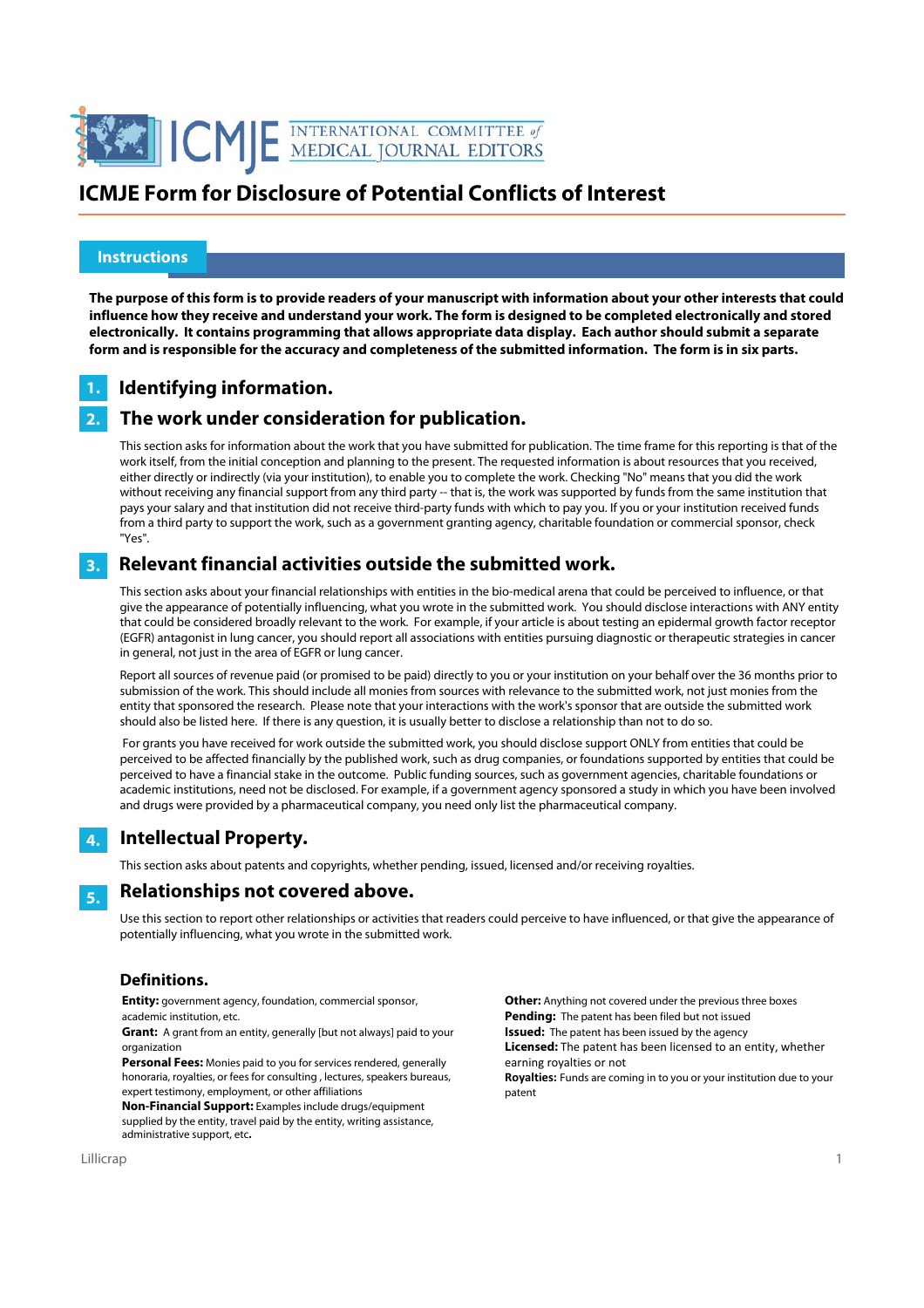

| <b>Section 1.</b>                                                                                                                                                                                                                                                                                                                                                                                 |                                                   |                                                           |                                                                                                                        |                                                                                                                                                                                                                                                                                                                                                                                             |  |
|---------------------------------------------------------------------------------------------------------------------------------------------------------------------------------------------------------------------------------------------------------------------------------------------------------------------------------------------------------------------------------------------------|---------------------------------------------------|-----------------------------------------------------------|------------------------------------------------------------------------------------------------------------------------|---------------------------------------------------------------------------------------------------------------------------------------------------------------------------------------------------------------------------------------------------------------------------------------------------------------------------------------------------------------------------------------------|--|
|                                                                                                                                                                                                                                                                                                                                                                                                   | <b>Identifying Information</b>                    |                                                           |                                                                                                                        |                                                                                                                                                                                                                                                                                                                                                                                             |  |
| 1. Given Name (First Name)<br>David                                                                                                                                                                                                                                                                                                                                                               |                                                   | 2. Surname (Last Name)<br>Lillicrap                       | 3. Date<br>14-October-2014                                                                                             |                                                                                                                                                                                                                                                                                                                                                                                             |  |
| 4. Are you the corresponding author?                                                                                                                                                                                                                                                                                                                                                              |                                                   | $\mathbf{v}$ No<br>Yes                                    | Corresponding Author's Name<br>S Lacroix-Desmazes                                                                      |                                                                                                                                                                                                                                                                                                                                                                                             |  |
| 5. Manuscript Title<br>immunogenicity                                                                                                                                                                                                                                                                                                                                                             |                                                   |                                                           | Alloantibodies to therapeutic factor VIII in hemophilia A: The role of von Willebrand factor in regulating factor VIII |                                                                                                                                                                                                                                                                                                                                                                                             |  |
| HAEMATOL/2014/112821                                                                                                                                                                                                                                                                                                                                                                              | 6. Manuscript Identifying Number (if you know it) |                                                           |                                                                                                                        |                                                                                                                                                                                                                                                                                                                                                                                             |  |
|                                                                                                                                                                                                                                                                                                                                                                                                   |                                                   |                                                           |                                                                                                                        |                                                                                                                                                                                                                                                                                                                                                                                             |  |
| <b>Section 2.</b>                                                                                                                                                                                                                                                                                                                                                                                 |                                                   | The Work Under Consideration for Publication              |                                                                                                                        |                                                                                                                                                                                                                                                                                                                                                                                             |  |
| Did you or your institution at any time receive payment or services from a third party (government, commercial, private foundation, etc.) for<br>any aspect of the submitted work (including but not limited to grants, data monitoring board, study design, manuscript preparation,<br>statistical analysis, etc.)?<br>Are there any relevant conflicts of interest?<br>No<br>Yes<br>$\mathbf v$ |                                                   |                                                           |                                                                                                                        |                                                                                                                                                                                                                                                                                                                                                                                             |  |
|                                                                                                                                                                                                                                                                                                                                                                                                   |                                                   |                                                           |                                                                                                                        |                                                                                                                                                                                                                                                                                                                                                                                             |  |
| <b>Section 3.</b>                                                                                                                                                                                                                                                                                                                                                                                 |                                                   | Relevant financial activities outside the submitted work. |                                                                                                                        |                                                                                                                                                                                                                                                                                                                                                                                             |  |
|                                                                                                                                                                                                                                                                                                                                                                                                   | Are there any relevant conflicts of interest?     | $\mathbf v$<br>No<br>Yes                                  |                                                                                                                        | Place a check in the appropriate boxes in the table to indicate whether you have financial relationships (regardless of amount<br>of compensation) with entities as described in the instructions. Use one line for each entity; add as many lines as you need by<br>clicking the "Add +" box. You should report relationships that were present during the 36 months prior to publication. |  |
| <b>Section 4.</b>                                                                                                                                                                                                                                                                                                                                                                                 |                                                   | <b>Intellectual Property -- Patents &amp; Copyrights</b>  |                                                                                                                        |                                                                                                                                                                                                                                                                                                                                                                                             |  |
|                                                                                                                                                                                                                                                                                                                                                                                                   |                                                   |                                                           | Do you have any patents, whether planned, pending or issued, broadly relevant to the work?                             | $\mathbf{v}$ No<br>Yes                                                                                                                                                                                                                                                                                                                                                                      |  |